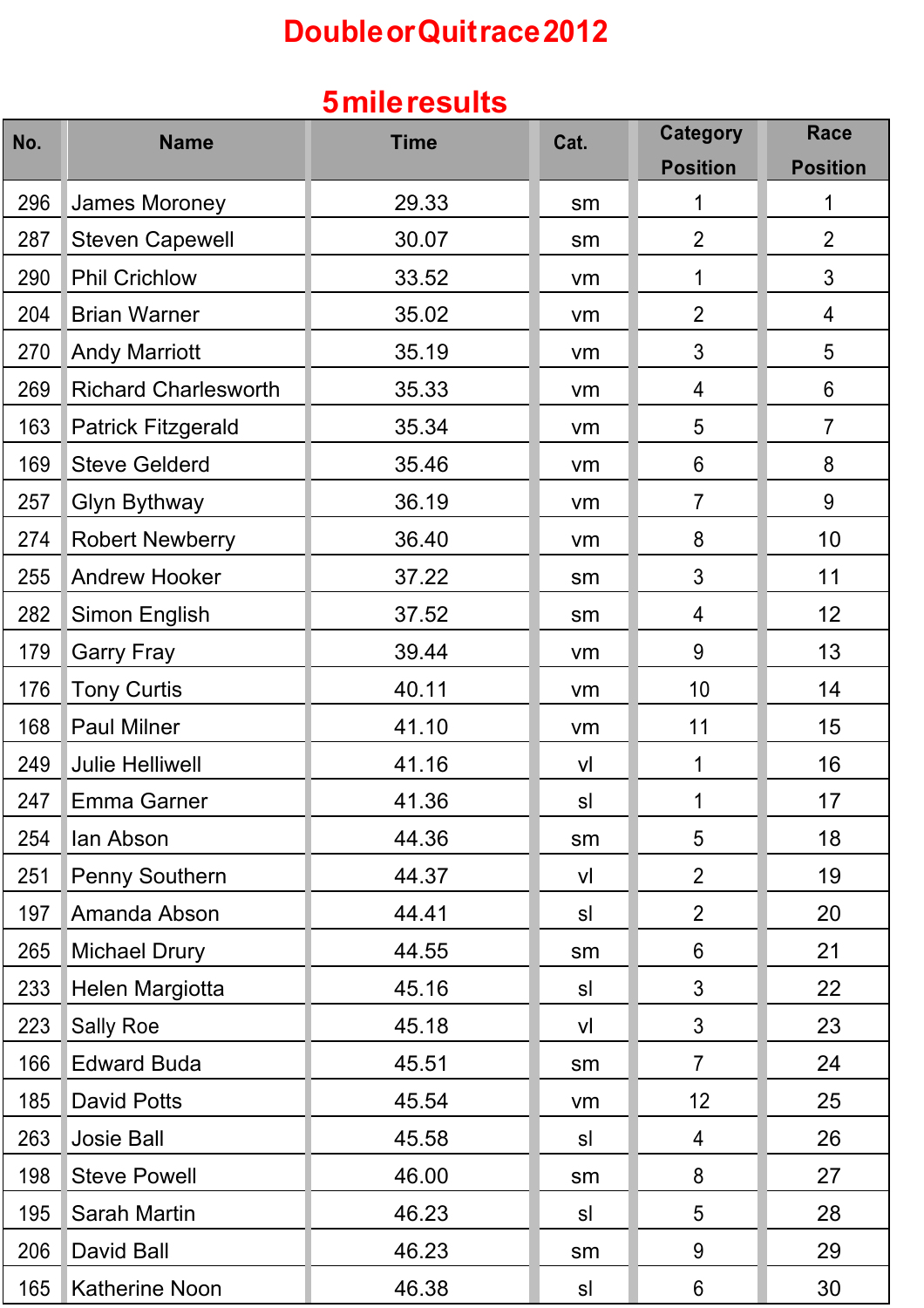| Double or Quitrace 2012 |                          |       |                |                |    |
|-------------------------|--------------------------|-------|----------------|----------------|----|
| 190                     | David Milligan           | 47.17 | vm             | 13             | 31 |
| 156                     | Alan Eckworth            | 48.26 | vm             | 14             | 32 |
| 175                     | <b>Kate Parkin</b>       | 49.47 | vl             | 4              | 33 |
| 174                     | <b>Helen Vladimirous</b> | 49.51 | vl             | 5              | 34 |
| 208                     | <b>Megan Feeney</b>      | 50.03 | sl             | $\overline{7}$ | 35 |
| 209                     | <b>Janet Feeney</b>      | 50.04 | vl             | 6              | 36 |
| 224                     | <b>Michael Garner</b>    | 51.23 | vm             | 15             | 37 |
| 298                     | Paul Thompson            | 51.47 | vm             | 16             | 38 |
| 188                     | <b>Jane Foster</b>       | 52.05 | sm             | 10             | 39 |
| 243                     | <b>Nick Pilditch</b>     | 52.30 | sm             | 11             | 40 |
| 283                     | <b>Jill McMurty</b>      | 52.47 | vl             | $\overline{7}$ | 41 |
| 227                     | Dawn Bower               | 52.53 | vl             | 8              | 42 |
| 207                     | <b>Bob Crockford</b>     | 53.25 | vm             | 17             | 43 |
| 200                     | <b>Christine Bexton</b>  | 53.34 | vl             | 9              | 44 |
| 262                     | <b>Andy Buttery</b>      | 53.34 | vm             | 18             | 45 |
| 217                     | <b>Carol Barsby</b>      | 56.47 | sl             | 8              | 46 |
| 216                     | <b>Karen Ennis</b>       | 56.48 | sl             | 9              | 47 |
| 238                     | <b>Craig Carrick</b>     | 56.52 | sm             | 12             | 48 |
| 248                     | <b>Julie Kelly</b>       | 58.09 | V <sub>l</sub> | 10             | 49 |
| 186                     | <b>Stuart Vickers</b>    | 58.27 | sm             | 13             | 50 |
| 226                     | Rachael Jurkiw           | 58.36 | sl             | 10             | 51 |
| 239                     | <b>Alison Carrick</b>    | 58.39 | vl             | 11             | 52 |
| 213                     | Peter Lithgow            | 59.20 | vm             | 19             | 53 |
| 187                     | Mike Kirkham             | 59.50 | sm             | 14             | 54 |
| 189                     | <b>Caroline Poole</b>    | 61.04 | sl             | 11             | 55 |
| 304                     | Manni Sandhu             | 64.01 | sl             | 12             | 56 |
| 272                     | <b>Kelsea Marriott</b>   | 67.23 | sl             | 13             | 57 |
| 271                     | <b>Gillian Marriott</b>  | 67.58 | vl             | 12             | 58 |
| 215                     | Amanda Mckinnon          | 71.15 | vl             | 13             | 59 |
| 155                     | <b>Lesley Urwin</b>      | 72.29 | vl             | 14             | 60 |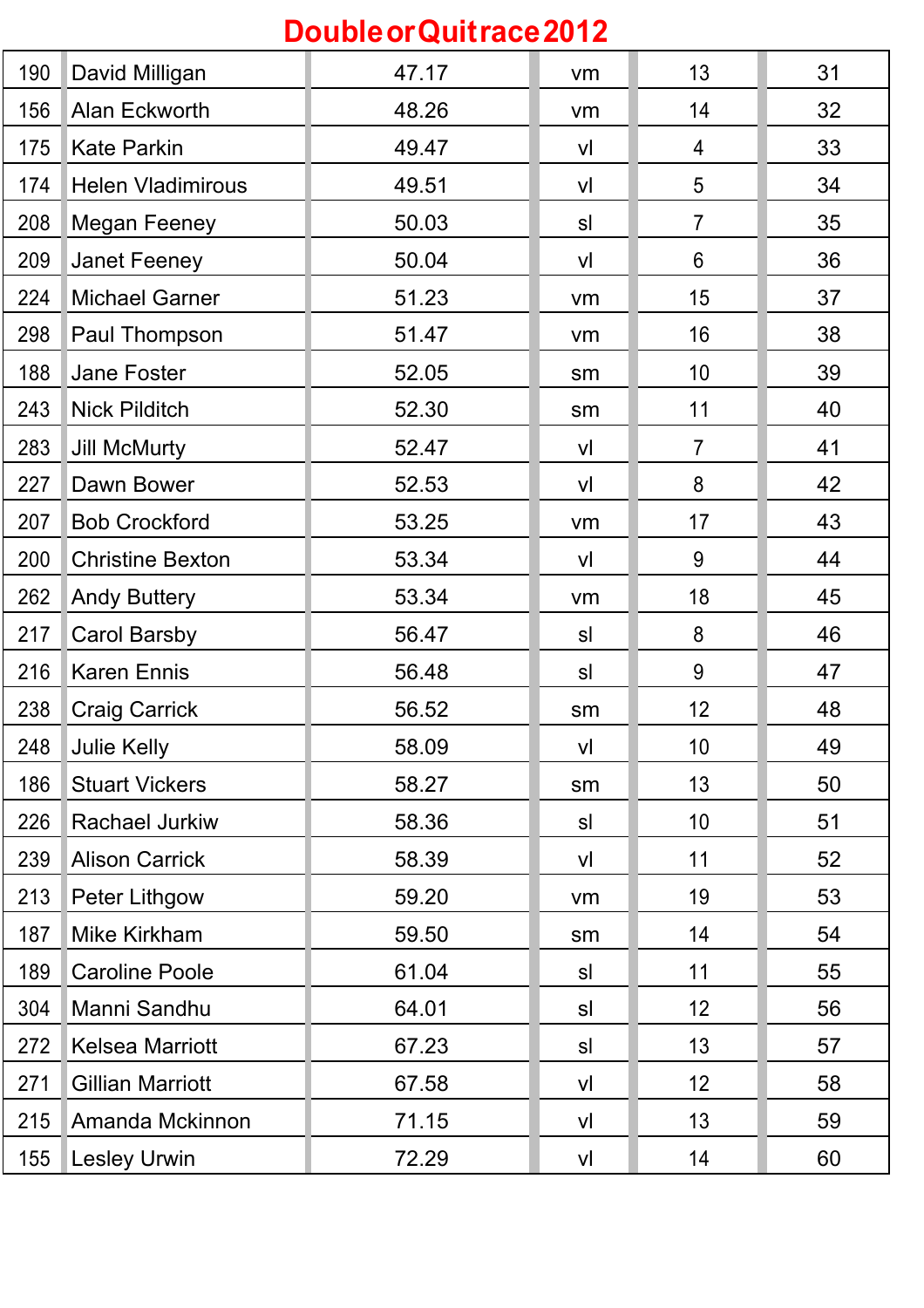# **DoubleorQuitrace2012**

#### **10 mile results**

| No. | <b>Name</b>             | <b>Time</b> | <b>Category</b> | <b>Category</b><br><b>Position</b> | <b>Race</b><br><b>Position</b> |
|-----|-------------------------|-------------|-----------------|------------------------------------|--------------------------------|
| 299 | <b>Luke Berrisford</b>  | 65.50       | sm              | 1                                  | 1                              |
| 268 | <b>Michael Row</b>      | 67.07       | sm              | $\overline{2}$                     | $\overline{2}$                 |
| 199 | <b>Robert Coates</b>    | 68.34       | sm              | 3                                  | $\mathfrak{S}$                 |
| 234 | <b>Luke Saxton</b>      | 69.05       | sm              | 4                                  | 4                              |
| 264 | <b>Mark Anslow</b>      | 69.15       | vm              | 1                                  | 5                              |
| 293 | David Thompson          | 69.30       | vm              | $\overline{2}$                     | 6                              |
| 279 | lan Hewitt              | 71.13       | vm              | 3                                  | $\overline{7}$                 |
| 284 | <b>James McMurty</b>    | 71.14       | vm              | 4                                  | 8                              |
| 261 | <b>Helen Pickford</b>   | 71.22       | vl              | 1                                  | 9                              |
| 250 | Mark Attenborough       | 71.32       | vm              | 5                                  | 10                             |
| 218 | John Taylor             | 71.41       | vm              | 6                                  | 11                             |
| 221 | <b>Micheal Bland</b>    | 72.18       | sm              | 5                                  | 12                             |
| 258 | <b>Stephanie IIsley</b> | 73.57       | vl              | $\overline{2}$                     | 13                             |
| 277 | <b>David Clark</b>      | 74.30       | vm              | $\overline{7}$                     | 14                             |
| 173 | Wayne Yearwood          | 74.31       | vm              | 8                                  | 15                             |
| 202 | Peter Johnstone         | 75.48       | vm              | 9                                  | 16                             |
| 303 | <b>Stephen Dolman</b>   | 76.14       | vm              | 10                                 | 17                             |
| 305 | <b>Brian Goodhall</b>   | 77.25       | vm              | 11                                 | 18                             |
| 241 | <b>Mark Stowell</b>     | 77.34       | vm              | 12                                 | 19                             |
| 159 | Jonathan Allen          | 77.53       | sm              | $6\phantom{1}$                     | 20                             |
| 160 | <b>Robert Nason</b>     | 78.16       | sm              | $\overline{7}$                     | 21                             |
| 214 | <b>Richard Syson</b>    | 78.24       | vm              | 13                                 | 22                             |
| 267 | Joseph Tideswell        | 79.17       | sm              | 8                                  | 23                             |
| 182 | <b>Richard Fildes</b>   | 79.51       | vm              | 14                                 | 24                             |
| 191 | <b>Steve Tupholme</b>   | 79.58       | vm              | 15                                 | 25                             |
| 225 | <b>Michelle Garner</b>  | 80.26       | V <sub>l</sub>  | $\mathfrak{S}$                     | 26                             |
| 300 | Jackie Calder           | 81.23       | V <sub>l</sub>  | $\overline{4}$                     | 27                             |
| 273 | <b>Rob Pearce</b>       | 81.52       | vm              | 16                                 | 28                             |
| 203 | <b>Colin Martin</b>     | 81.55       | sm              | 9                                  | 29                             |
| 276 | <b>Evelyn Vickery</b>   | 81.56       | V <sub>l</sub>  | 5                                  | 30                             |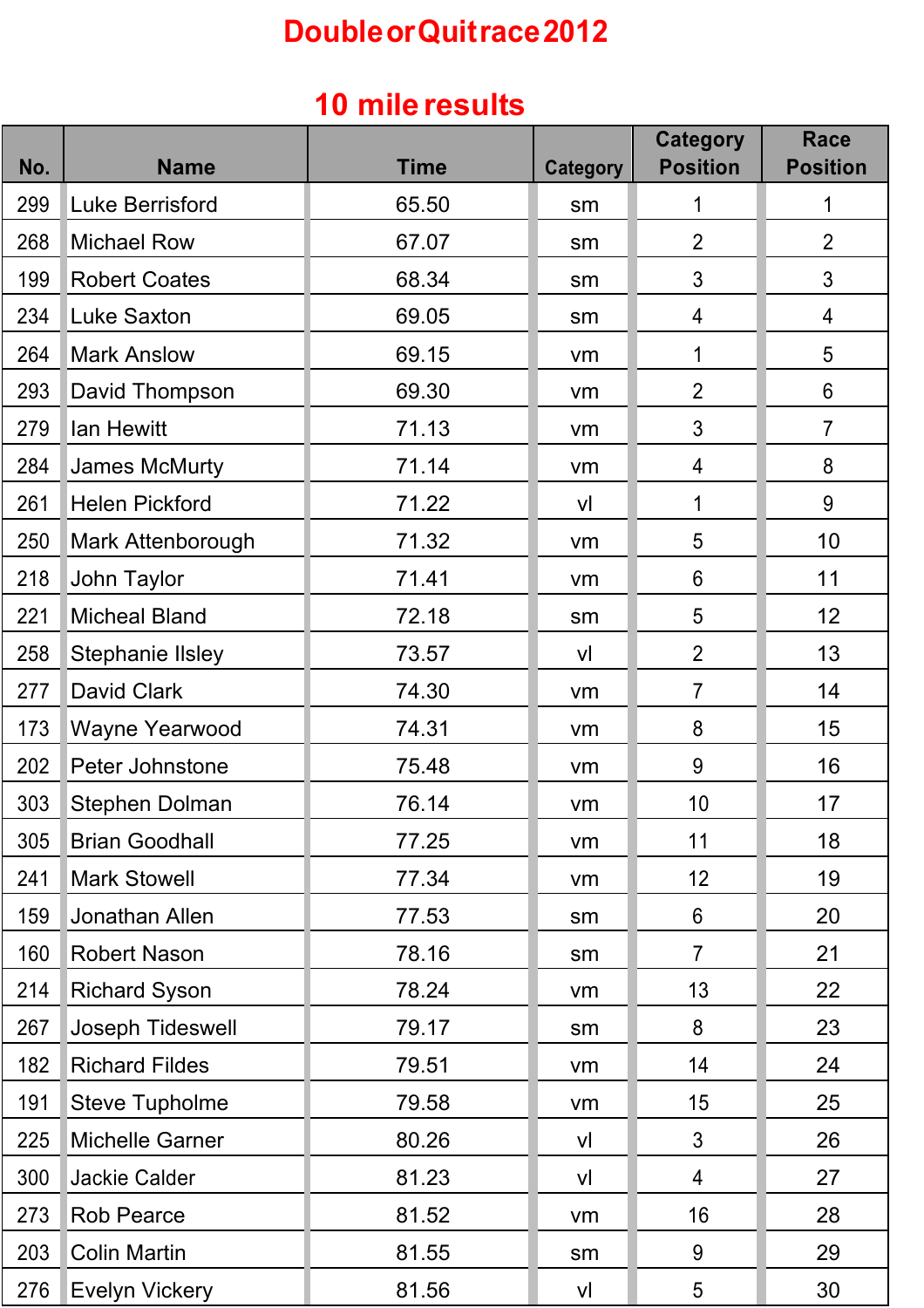| Double or Quitrace 2012 |                          |       |    |                 |    |  |
|-------------------------|--------------------------|-------|----|-----------------|----|--|
| 260                     | James Crockford          | 82.10 | vm | 17              | 31 |  |
| 212                     | Ian Martin               | 82.22 | vm | 18              | 32 |  |
| 153                     | <b>Therayza Stone</b>    | 82.35 | sl | 1               | 33 |  |
| 172                     | Lara Beardsley           | 82.59 | vl | $6\phantom{1}6$ | 34 |  |
| 302                     | <b>Chris Bourke</b>      | 83.10 | sm | 10              | 35 |  |
| 286                     | <b>Mark Vickers</b>      | 83.12 | sm | 11              | 36 |  |
| 232                     | Jason Lennon             | 83.13 | vm | 19              | 37 |  |
| 219                     | <b>Simon Clark</b>       | 83.16 | vm | 20              | 38 |  |
| 237                     | <b>Anthony Staniland</b> | 84.01 | vm | 21              | 39 |  |
| 294                     | Jo Rees                  | 84.33 | vm | 22              | 40 |  |
| 292                     | <b>Elaine Stone</b>      | 85.43 | vl | $\overline{7}$  | 41 |  |
| 262                     | <b>Andy Buttery</b>      | 86.02 | vm | 23              | 42 |  |
| 196                     | Karen Mullen             | 87.05 | sl | $\overline{2}$  | 43 |  |
| 295                     | <b>Gavin Chadwick</b>    | 87.13 | sm | 12              | 44 |  |
| 278                     | <b>Amanda Hewitt</b>     | 87.43 | vl | 8               | 45 |  |
| 162                     | <b>Richard Goff</b>      | 87.47 | sm | 13              | 46 |  |
| 291                     | <b>Chris Marcus</b>      | 88.15 | sm | 14              | 47 |  |
| 236                     | <b>Bob Browne</b>        | 88.40 | vm | 24              | 48 |  |
| 167                     | <b>Wayne Smith</b>       | 88.43 | vm | 25              | 49 |  |
| 245                     | <b>Roxane Bedford</b>    | 89.33 | sl | 3               | 50 |  |
| 205                     | <b>Colin Bones</b>       | 89.44 | vm | 26              | 51 |  |
| 161                     | Lucy Goff                | 91.27 | sm | 15              | 52 |  |
| 289                     | Joanne Crilley           | 91.38 | vl | 9               | 53 |  |
| 157                     | <b>Derek Brailsford</b>  | 92.51 | sm | 16              | 54 |  |
| 194                     | <b>Alison Woodrow</b>    | 93.17 | vl | 10              | 55 |  |
| 242                     | <b>Anna Morris</b>       | 93.49 | vl | 11              | 56 |  |
| 280                     | Joanne Shillingford      | 94.15 | vl | 12              | 57 |  |
| 158                     | <b>David Richards</b>    | 94.37 | sm | 17              | 58 |  |
| 285                     | Kevin Roughton           | 94.48 | vm | 27              | 59 |  |
| 201                     | <b>Steve Sharp</b>       | 95.05 | sm | 18              | 60 |  |
| 178                     | Peter Bishop             | 95.46 | vm | 28              | 61 |  |
| 184                     | Sonya Walton             | 95.56 | vl | 13              | 62 |  |
| 222                     | <b>Lesley Pymm</b>       | 96.24 | vl | 14              | 63 |  |